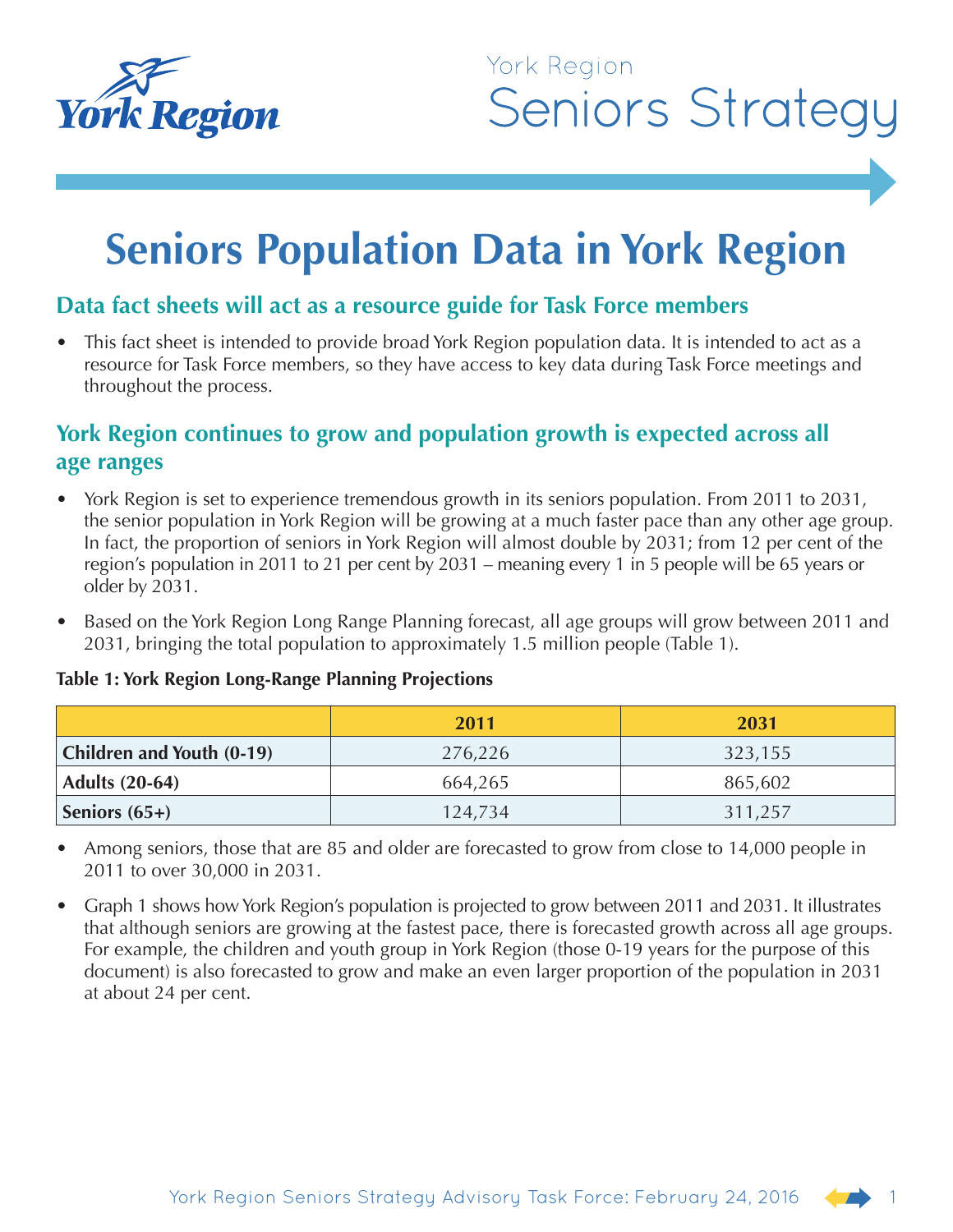

*Note: Based on the forecast approved by Council: 2016 to 2031 (based on approved York Region Official Plan – Population Forecast Model)*

## **Baby boomers are driving growth in the senior population**

- Those born between 1946 and 1965 are referred to as baby boomers. For planning purposes, we have grouped baby boomers into two cohorts based on year of birth:
	- » Baby Boomers Wave 1 born between 1946 and 1955
	- » Baby Boomers Wave 2 born between 1956 and 1965

*Note: The term "Baby Boom" is a conceptual notion, which refers to the noticeable increase in the birth rate during a specific period in time. For the purposes of the Senior Strategy, the Baby Boom years in Canada are 1946-1965 inclusive.*

- Table 2 demonstrates how the baby boomers are moving into older age groups over the next 26 years; revealing that by 2031 all baby boomers will fall into the seniors cohort *(Note: Colours in the table correspond to the chart on the previous page)*.
- Once the baby boomers reach the final years of their lives, it is expected that growth of the senior population will slow down.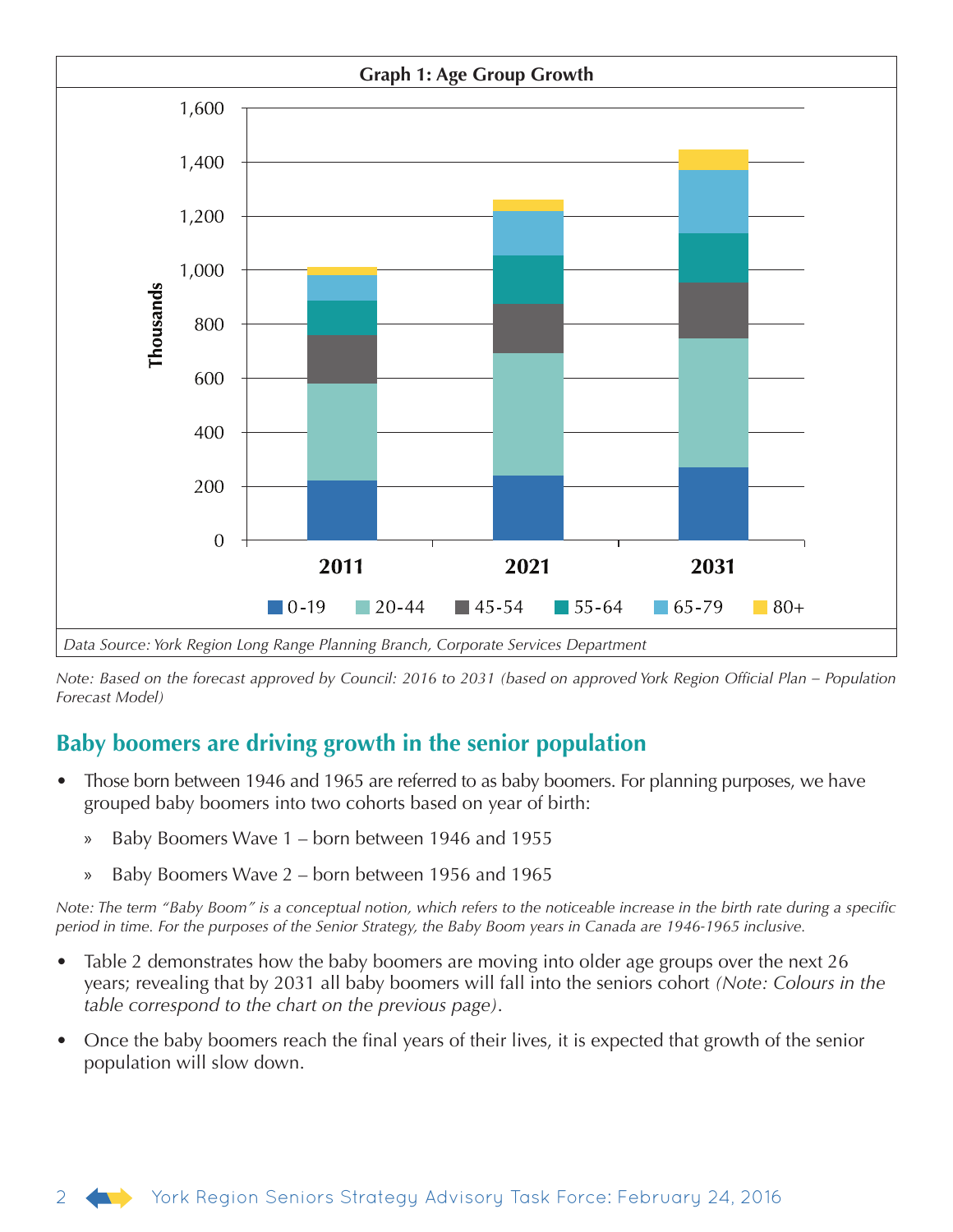#### **Table 2: Baby Boomer Cohorts As They Age**

|                   |                     | Age   |       |       |        |  |
|-------------------|---------------------|-------|-------|-------|--------|--|
|                   | <b>Birth Year</b>   | 2011  | 2021  | 2031  | 2041   |  |
| <b>Boomers W1</b> | 1946                | 65    | 75    | 85    | 95     |  |
|                   | 1955                | 56    | 66    | 76    | 86     |  |
| <b>Boomers W2</b> | 1956                | 55    | 65    | 75    | 85     |  |
|                   | 1965                | 46    | 56    | 66    | 76     |  |
|                   |                     |       |       |       |        |  |
|                   | <b>Colour Codes</b> | 45-54 | 55-64 | 65-79 | $80 +$ |  |

- In addition to the large baby boomer cohort driving growth of the seniors' population in York Region, people are also living longer than in the past.
- In 1921 middle-aged Canadians could expect to live to age 75 on average, whereas today the average life expectancy in Canada is 81.1 years and in York Region the average is 84.1 years – meaning that a 65 year old senior will live for approximately 20 more years. This is an important consideration for planning purposes.

## **Immigration to York Region is also contributing to growth in the senior population**

- York Region receives a higher percentage of new permanent resident seniors in comparison to the GTA, Ontario and Canada (Chart 2).
- Seniors are the fastest-growing age group among permanent residents settling in York Region.
- More than 220,000 new permanent residents arrive in Canada annually; between 9,000 and 13,000 of these new permanent residents intend to settle in York Region (on average 4 per cent).
- The share of seniors 65 years and older increased from 5 per cent of York Region's new permanent resident population in 2003 to 11 per cent in 2014. Across the GTA, new permanent residents 65 years and older increased from 4 per cent of the new permanent resident population in 2003 to 6 per cent in 2014.
- As reflected in the overall population, most new permanent residents live in Markham, Richmond Hill and Vaughan.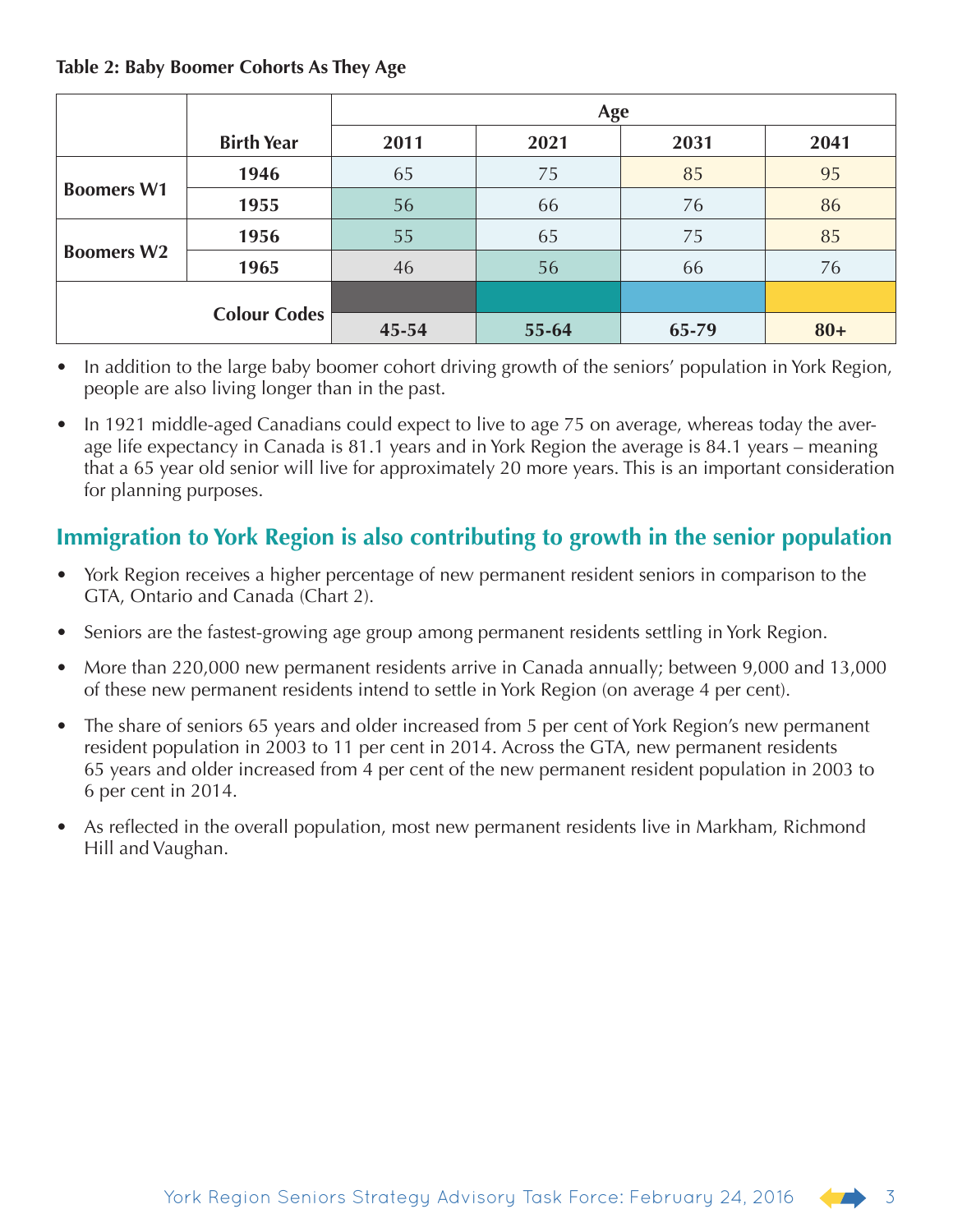

### **Most new permanent resident seniors arriving in York Region have no ability in English or French**

- Of the 6,235 seniors who arrived in York Region between 2010 and 2014, 72 per cent had no ability in either English or French at the time of landing. During this time period, Markham, Vaughan and Richmond Hill received 92 per cent of all new permanent residents 65 years and older with no ability to speak any official language (Chart 3).
- Senior immigrants to York Region have lower language skills than senior immigrants in the GTA and Ontario.
- More than half of working-age new permanent residents have a bachelor's degree or higher, whereas the most common education category for new permanent residents 65 and older is "high school or less".
- Most new permanent resident seniors arrive in the "family class". Between 2003 and 2012, 82 per cent of all seniors immigrating to Canada and 88 per cent of seniors immigrating to York Region arrived in the family class.

*Note: family class is used to describe an immigration category that includes any family members sponsored to come to Canada by a Canadian citizen or permanent resident living in Canada who is 18 years of age or older.*